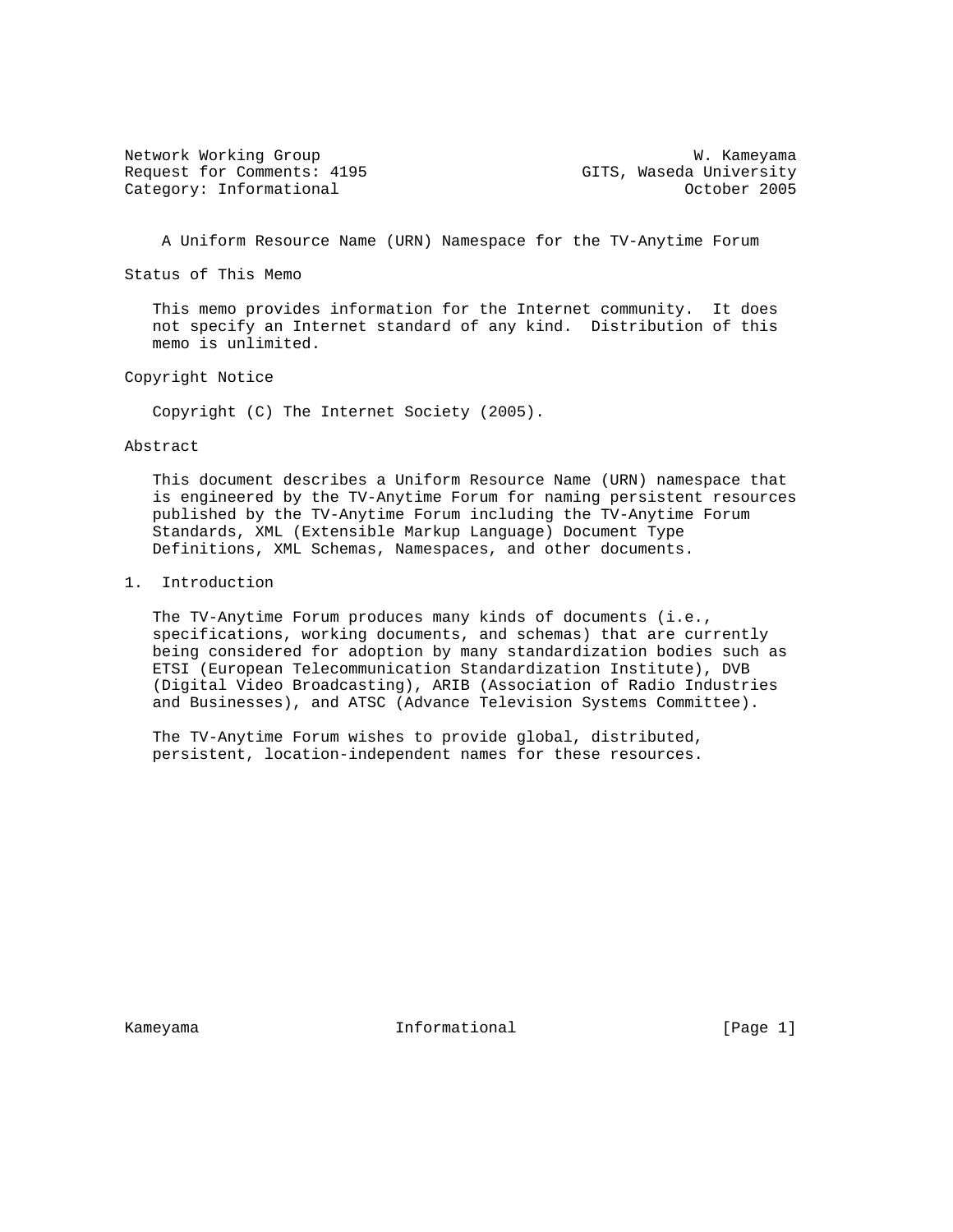## 2. Specification Template

Namespace ID:

"tva"

Registration information:

 Registration Version Number: 1 Registration Date: 2005-1-6

Declared registrant of the namespace:

| Name:    | Wataru KAMEYAMA                                    |
|----------|----------------------------------------------------|
| Title:   | Vice Chairman and Secretary, The TV-Anytime Forum  |
|          | Affiliation: Graduate School of Global Information |
|          | and Telecommunication Studies, Waseda University   |
| Address: | 1011 Okuboyama, Nishi-tomida, Honjo-shi, Saitama   |
|          | 367-0035, JAPAN                                    |
| Phone:   | +81 495 24 6052                                    |
| Fma11:   | wataru@waseda.jp                                   |

Declaration of structure:

 The Namespace Specific String (NSS) of all URNs assigned by the TV-Anytime Forum will have the following hierarchical structure:

urn:tva:{category}:{string}

 where the "category" is a US-ASCII string that conforms to URN syntax requirements ([RFC2141]), and "{string}" is a string that confirms to URN syntax requirements ([RFC2141]).

Relevant ancillary documentation:

 The TV-Anytime Forum specifications have been publicly available at all stages during their development from "ftp://tva:tva@ftp.bbc.co.uk/Specifications/". The final specifications are also available as formal ETSI (European Telecommunication Standardization Institute) technical specification documents, ETSI TS 102 822 series.

Identifier uniqueness considerations:

 The TV-Anytime Forum shall establish unique identifiers as appropriate.

Kameyama **Informational** Informational [Page 2]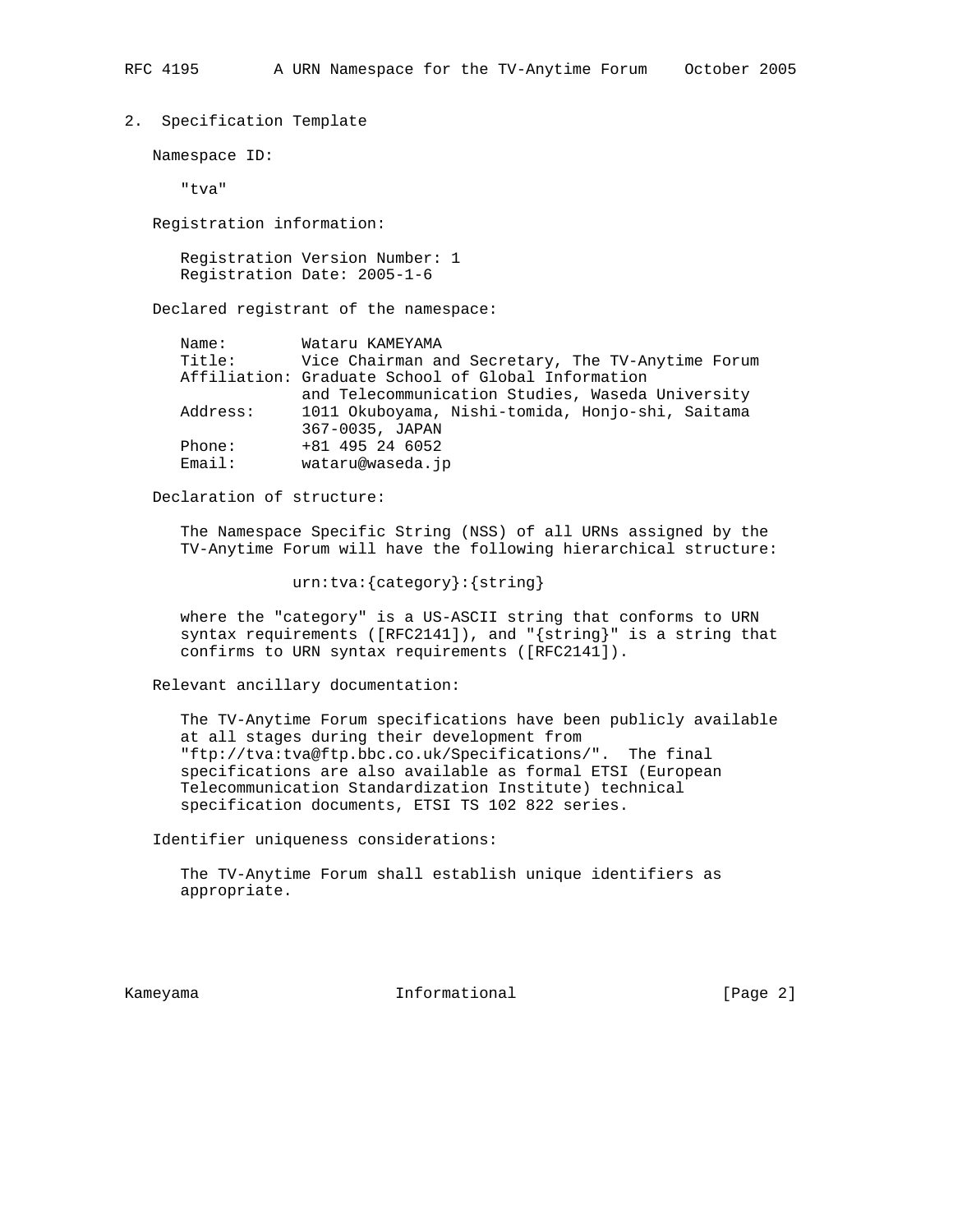Uniqueness is guaranteed as long as the assigned "{category}" is never reassigned for other categories. The TV-Anytime Forum is responsible for this.

Identifier persistence considerations:

 The TV-Anytime Forum is committed to maintaining the accessibility and persistence of all resources that are officially assigned URNs by the organization. Persistence of identifiers is dependent upon suitable delegation at the level of "category"s, and persistence of category assignment.

Process of identifier assignment:

 All the assignments of identifiers are fully controlled and managed by the TV-Anytime Forum.

Process of identifier resolution:

The namespace is not listed with an RDS; this is not relevant.

Rules for Lexical Equivalence:

 The "{category}" is case-insensitive. Thus, the portion of the URN:

urn:tva:{category}:

 is case-insensitive for matches. The remainder of the identifier shall be considered case-sensitive; hence, URNs are only lexically equivalent if they are also lexically identical in the remaining {string} field.

Conformance with URN Syntax:

No special considerations.

Validation mechanism:

 Validation shall be done by a syntax grammar corresponding to each "{category}".

Scope:

Global.

Kameyama **Informational** Informational [Page 3]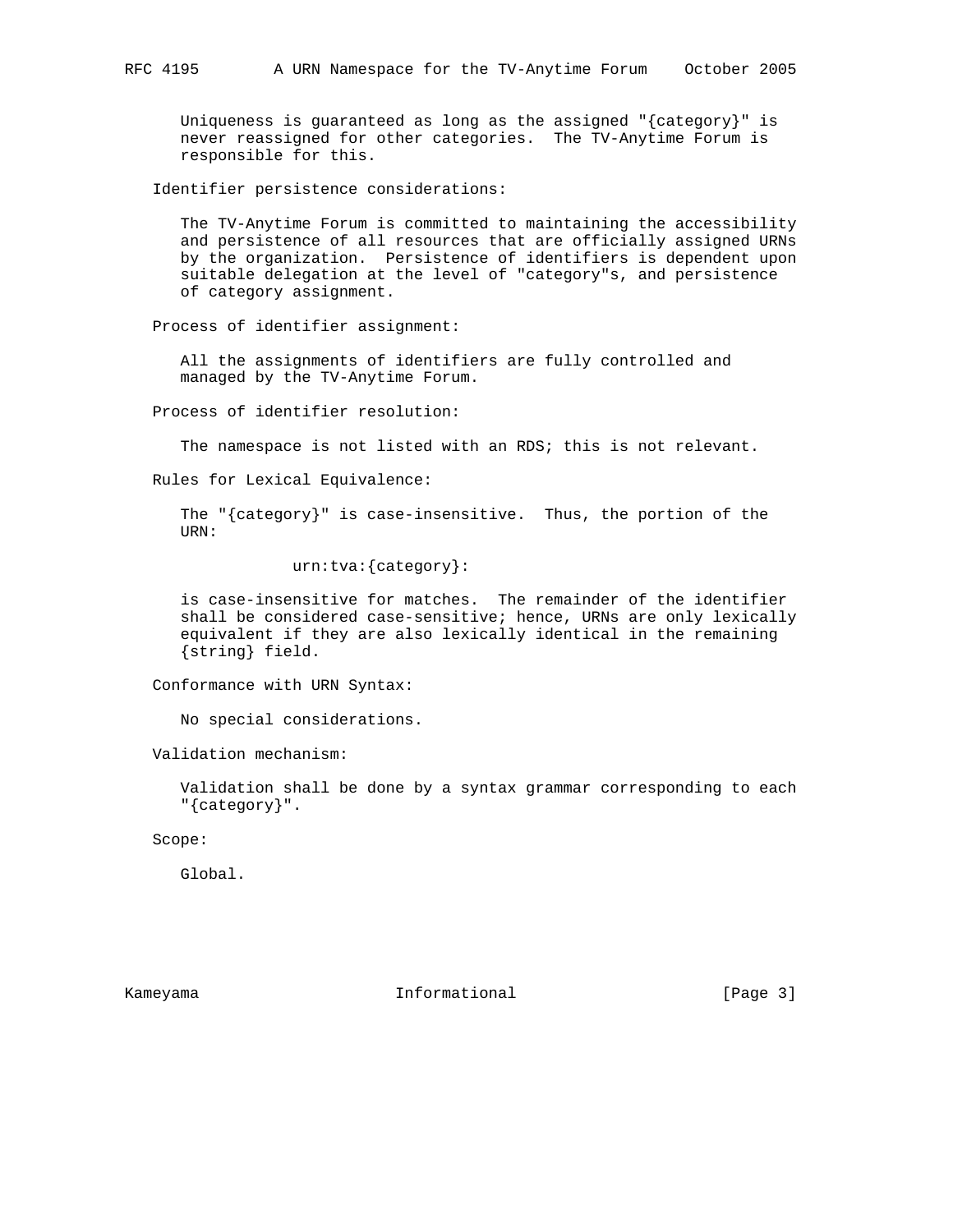### 3. Examples

 The following examples are not guaranteed to be real. They are provided for pedagogical reasons only.

 urn:tva:metadata:2002 urn:tva:metadata:cs:IntentionCS:2002 urn:tva:metadata:cs:ActionTypeCS:2002 urn:tva:rmp:tvax

4. Community Considerations

 The names in this namespace are to be used in any public implementations of the TV-Anytime Forum specifications so that anybody can benefit from the officially assigned namespace.

Potential beneficiary communities include:

a) Implementers of the TV-Anytime specifications.

 Resources that comply with the TV-Anytime Forum specifications (including TV-Anytime schemas, instance documents that comply with TV-Anytime schemas, and TV-Anytime default Classification Schemes) may, by means of the registered namespace, become exposed to the general Internet and gain from the interoperability benefits of the Internet at large.

 b) Implementers of other specifications that incorporate components of the TV-Anytime specifications.

 URNs used to identify TV-Anytime components may be used to enable their inclusion in, and enhancement of, other specifications while maintaining, to a certain degree, interoperability with the TV- Anytime community (see a) above).

 c) Implementers of other semantically related specifications that do not directly incorporate components of the TV-Anytime specifications.

 URNs used to identify components of the TV-Anytime specifications, such as identifiers of terms within default Classification Schemes, may enable interoperation with other semantically determined specifications (including present and future metadata/resource description and ontology specifications) of relevance to TV-Anytime implementation communities (see a) and b) above).

Kameyama **Informational** Informational [Page 4]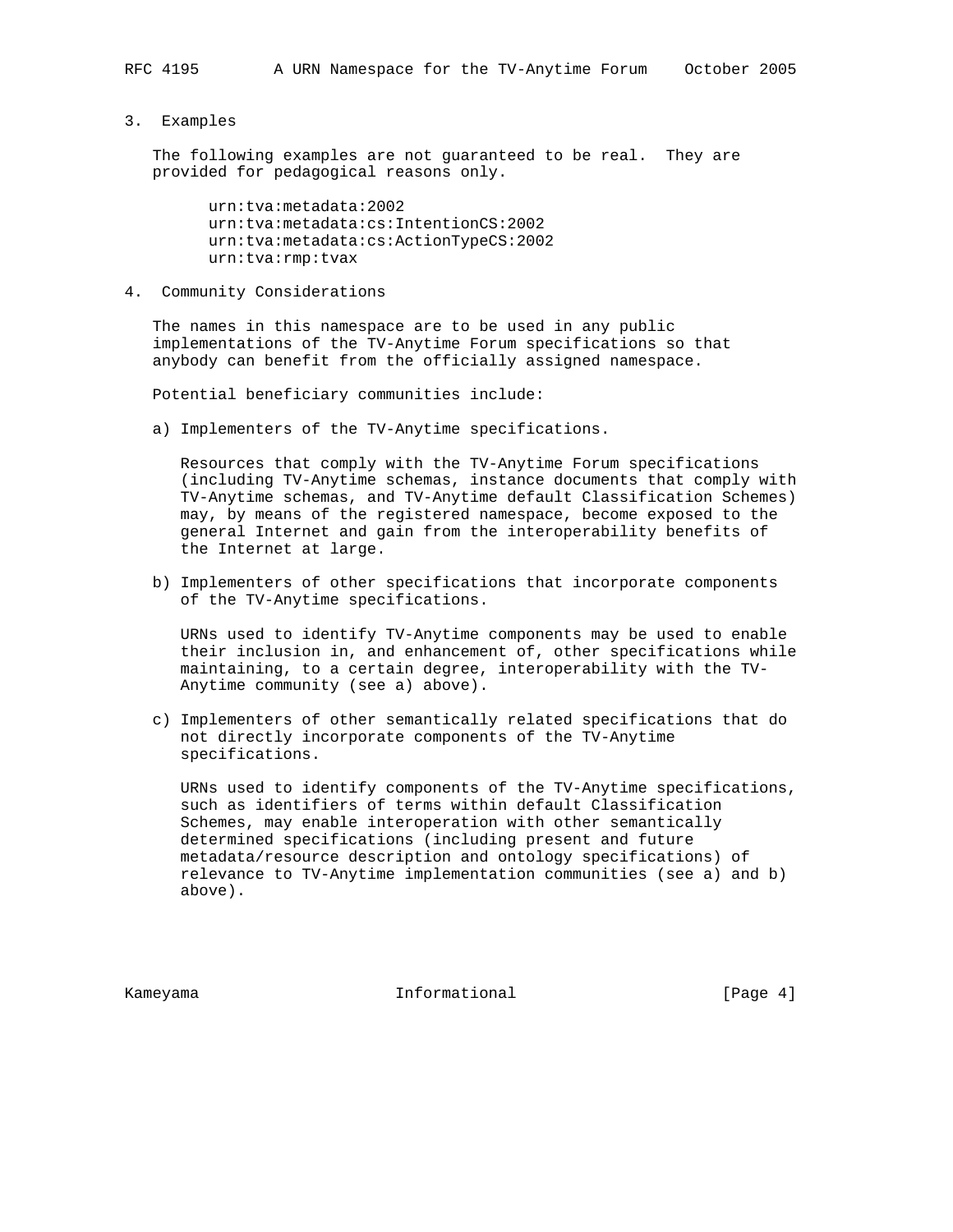# 5. Namespace Considerations

 This application requires a unique namespace because the assignment mechanism requires delegation to the TV-Anytime Forum. As a namespace used to identify components of the TV-Anytime specifications, the TV-Anytime Forum will manage the inter relationship of the components and the uniqueness of the identifiers.

6. Security Considerations

 There are no additional security considerations other than those normally associated with the use and resolution of URNs in general.

Informative References

[RFC2141] Moats, R., "URN Syntax", RFC 2141, May 1997.

Author's Address

 Wataru KAMEYAMA GITS, Waseda University 1011 Okuboyama, Nishi-tomida Honjo-shi, Saitama, 367-0035 JAPAN

 Phone: +81 495 24 6052 EMail: wataru@waseda.jp

Kameyama **Informational** Informational [Page 5]